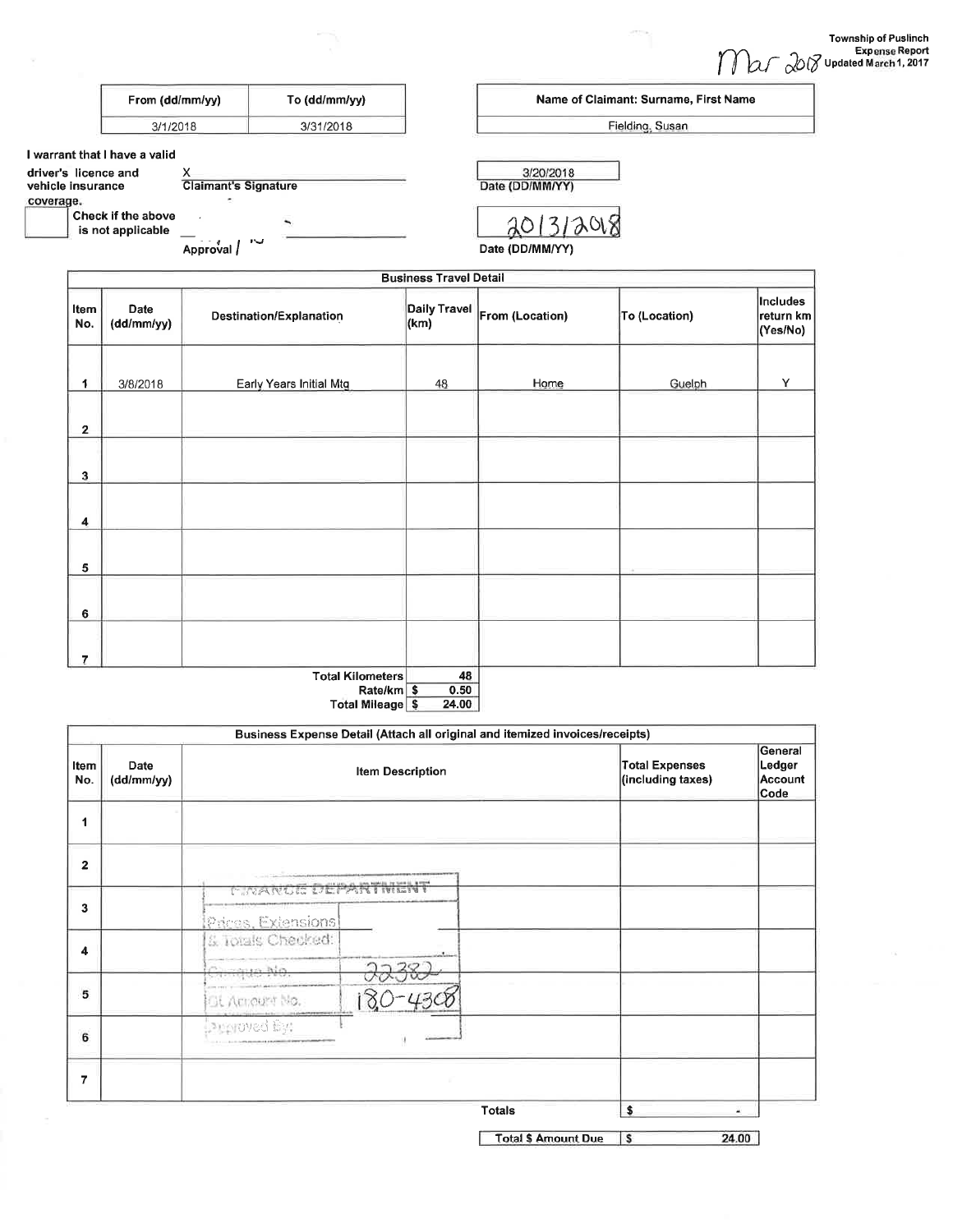### $APY - QS118$ Part C **Register Today!** 200 University Ave, Ste 801. Toronto, ON, M5H3C6 tration. events.amo.on.ca fax 416.971.6191

Delegate Contact Information: All information below needs to be the registered delegate, even if someone else is completing the registration form.

| First Name: Susan                                             | Last Name: Fielding                                              |
|---------------------------------------------------------------|------------------------------------------------------------------|
| Title: Councillor                                             | Organization: The Township of Puslinch                           |
|                                                               | Full Mailing Address: 7404 Wellington Rd 34 Puslinch, ON NOB 2JO |
| Office Phone: 519-763-1226                                    | Cell Number: 905-659-1050                                        |
| E-mail: sfielding a puslinch. Ca                              |                                                                  |
| Special Needs (e.g. accessibility, diet): $\bigcap$ $\bigcap$ |                                                                  |

Registration Selections: Please select the delegates package and add-ons. Rates do not include HST, Early Bird Rates in effect until March 2, 2018

#### 1. Delegate Registration

|           | Early Bird     |             |          | Regular        |             |          |
|-----------|----------------|-------------|----------|----------------|-------------|----------|
|           | <b>Members</b> | Non Members | Student  | <b>Members</b> | Non Members | Student  |
| Package A | \$760.00/      | \$965.00    | \$435.00 | \$830.00       | \$1,025,00  | \$465.00 |
| Package B | \$710.00       | \$900.00    | \$400.00 | \$780.00       | \$950.00    | \$430.00 |
| Monday    | \$525.00       | \$610.00    | \$285.00 | \$560.00       | \$650.00    | \$300.00 |
| Tuesdav   | \$525.00       | \$610.00    | \$285.00 | \$560.00       | \$650.00    | \$300.00 |
| Wednesday | \$525.00       | \$610.00    | \$285.00 | \$560.00       | \$650.00    | \$300.00 |

#### 2. Conference Social Pass for Partners

|  |               | Rate     |
|--|---------------|----------|
|  | Social Pass A | \$125.00 |
|  | Social Pass B | \$50.00  |

Northern

3. AMO Caucus Selection: To vote in the 2018 AMO Board Elections, elected officials from AMO's 2018 Municipal Membership must identify which Caucus they wish to vote in at time of registration. Please consider carefully prior to selection. SELECTION IS REQUIRED.

County

Large Urban

Regional and Single Tier

Rural Small Urban

4. Tuesday Lunch: Please indicate if you wish to attend lunch on Tuesday. If you select yes, you will be asked to pre-select the lunch topic you wish to attend, 60 days prior to the Conference. If you select no, you will not have access to a lunch on Tuesday. **VYes** ) No

5. Add-Ons: Please indicate what, if any, pre-conference clinics you wish to purchase for Sunday, August 19 from 10:00 am to Noon.

|               |                  | Members  | Non Members NANCE DEPARTMENT |  |
|---------------|------------------|----------|------------------------------|--|
|               | Social Media     | \$145.00 | \$18000 Extensions!          |  |
|               | Codes of Conduct | \$145.00 | \$18 & Onotals Checked:      |  |
|               |                  |          | Cheque No.                   |  |
|               |                  |          | (GL Account No.              |  |
| <b>Jon.ca</b> |                  |          | Approved By:                 |  |